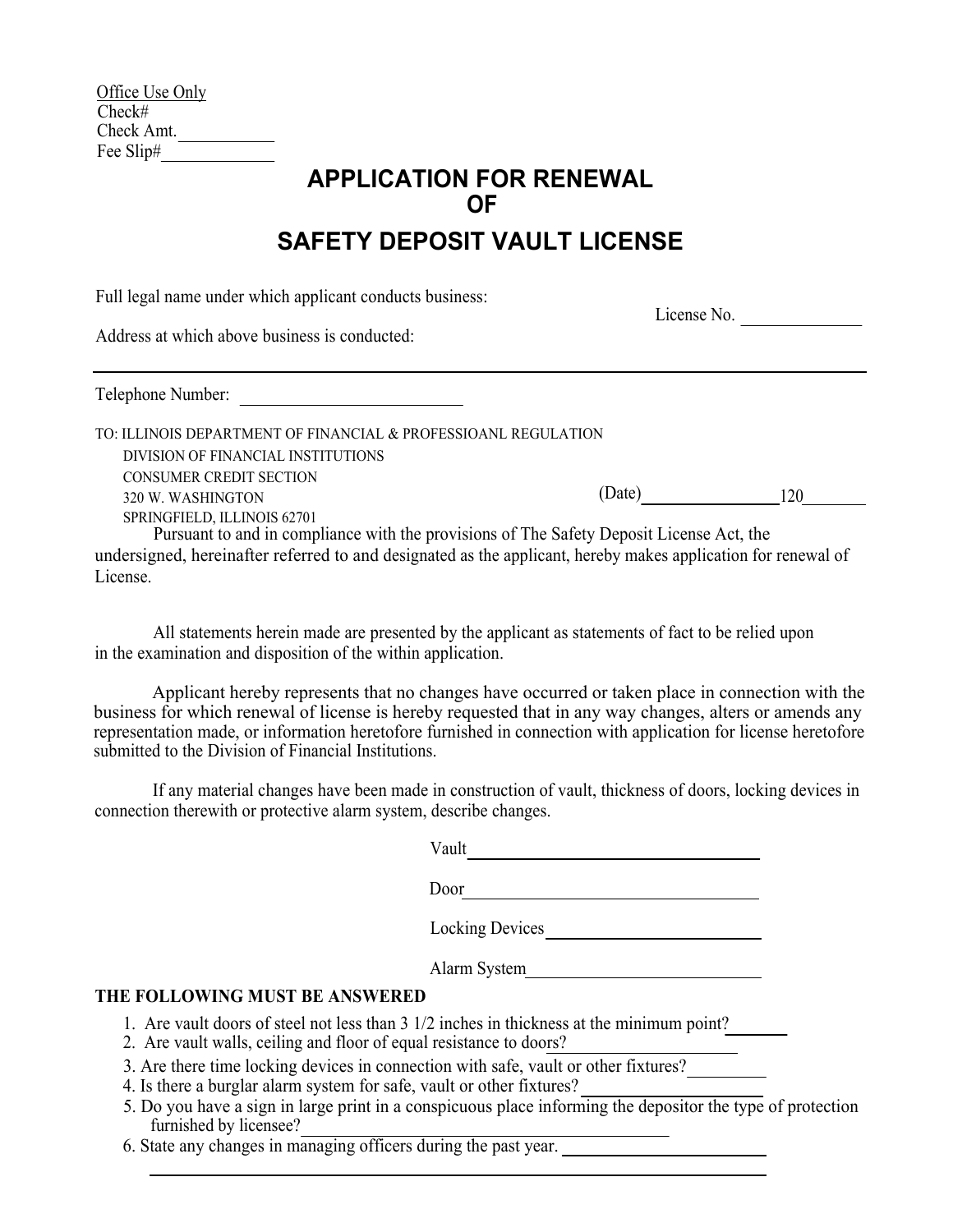The within and foregoing application must be verified, in the case of a corporation, by one of the officers thereof; or by a member of the firm trust, partnership or association, if the applicant is non-incorporated; or by the individual, if application pertains to a sole proprietorship.

| ANNUAL RENEWAL   |                        |       |  |  |
|------------------|------------------------|-------|--|--|
|                  | $FEE.$ $\cdot$ \$50.00 | By    |  |  |
|                  |                        | Title |  |  |
| <b>STATE OF</b>  |                        |       |  |  |
| <b>COUNTY OF</b> |                        | SS.   |  |  |

I, Let a being first fully sworn, and upon my oath state (a) that I am properly empowered to execute and submit the foregoing instrument; (b) that I have read the answers supplied to the several interrogatories presented by such instrument, and all supplementary statements supplied therewith; and (c) that such answers and supporting statements are, to my best knowledge, information and belief, true and complete.

State and County, by the above named affiant, personally known to me, this \_\_\_\_\_\_ day of A.D. 20 SUBSCRIBED AND SWORN TO BEFORE ME, a Notary Public within and for the above named

My commission expires

I

**Notary Public**